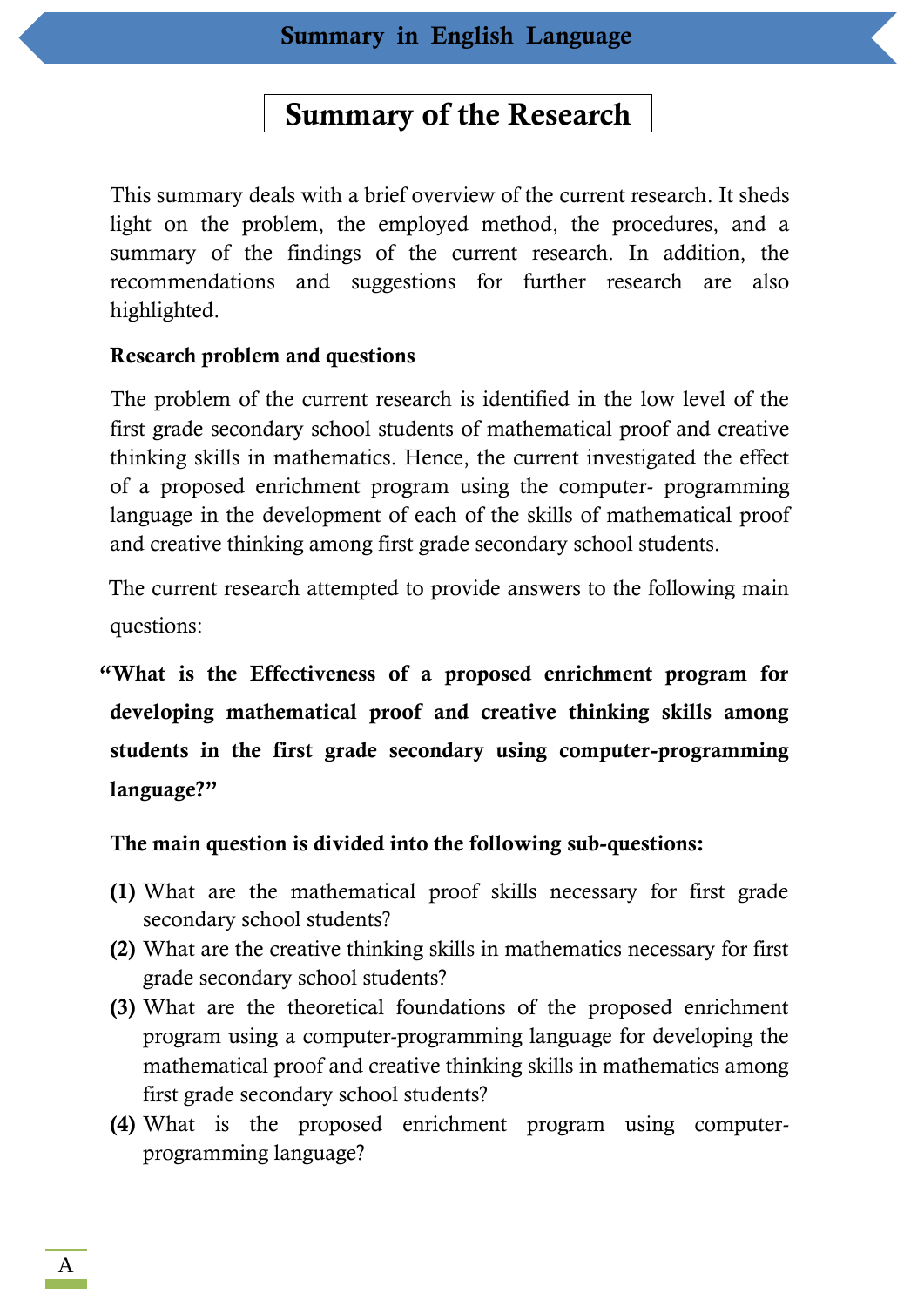- **(5)** What is the effectiveness of the proposed enrichment program using computer-programming language skills in developing first grade secondary school students' mathematical proof skills?
- **(6)** What is the effectiveness of the proposed enrichment program using computer-programming language in developing creative thinking skills in mathematics among students in first grade secondary school?

## **Hypotheses of Research:**

# **The current research sought to validate the predictive hypotheses following:**

- **(1)** There is a statistically significant difference at the level of significance  $(≥ 0.05)$  between the mean scores of students of the two groups (control - experimental) in mathematical proof skills test as a whole and for each skill of the experimental group in the post- administration in favor of the experimental group.
- **(2)** There is a statistically significant difference at the level of significance  $(≥ 0.05)$  between the mean scores of students of the two groups (control - experimental) in the creative thinking test in mathematics as a whole and for each skill for of the experimental group in the postadministration in favor of the experimental group.

## **The research sample**

The researcher chose sample first grade secondary special schools students (Elsharek special schools, 6 October educational zone). The sample consisted of a group of (53) students. It is divided into two groups, namely , the experimental which consisted of (28) students who have studied the selected lessons through the use of the proposed enrichment , and the control group which consisted of (25) students who have studied the selected lessons traditionally.

## **Research Limitations**

## **Content Limitations:**

 A set of lessons (Algebra, Trigonometry and Geometry) of the math book prescribed by the Ministry of Education on the first grade of secondary school students (second semester)and these lessons are :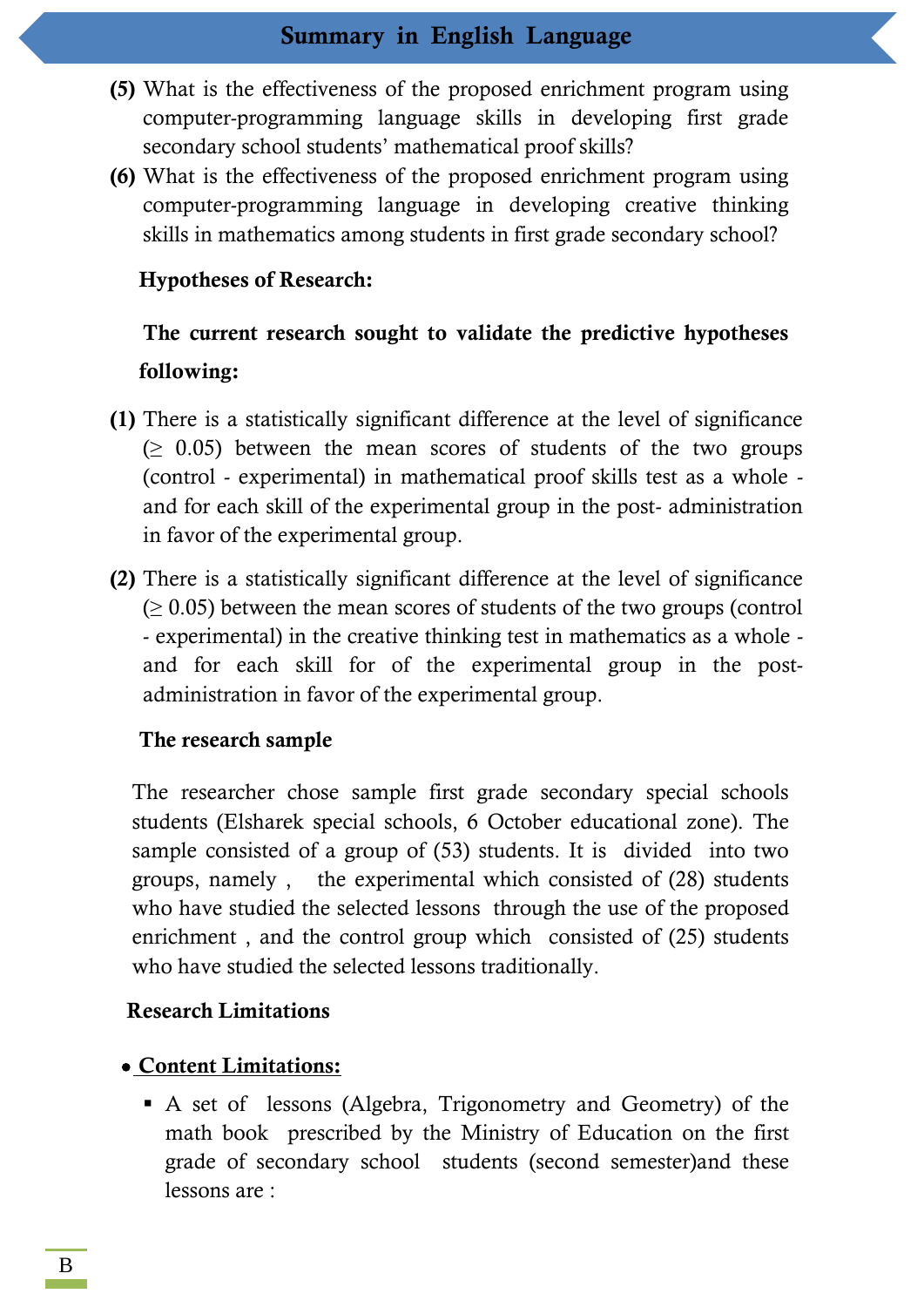## **Firstly: Algebra**

- Solving the equation of the second degree in one variable.
- Searching Type of radical equation.
- The relationship between the radical equation and transactions.

## **Secondly: Trigonometry**

- Solving trigonometric equations.
- Solving right triangle.
- Circular sector.

## **Thirdly: Geometry**

- Theory **(1)** The Proportionality
- Theory **(2)** General Thales
- Theory **(1)** in Similarity
- Theory **(2)** in Similarity
- Some creative thinking skills in mathematics including the mathematical fluency, mathematical flexibility, mathematical originality, and sensitivity to the mathematical. such skills have been choose because of their consistency with the nature of the content selected lessons.
- Visual Basic.Net programming language of the advanced programming languages was chosen because of its appropriateness of the level of first grade secondary students. In addition, this language is taught to them in the prescribed book of the computer (subject) during the second semester. Hence, it is thought that this language would be more effective.
- Choosing a specific enrichment style adopted which is regarded as the most suitable form in terms of the nature of the computerprogramming language.

## **Spatial Limitations:**

Elsharek special school, 6 October educational zone, was chosen for implementing the experimental part of the current research.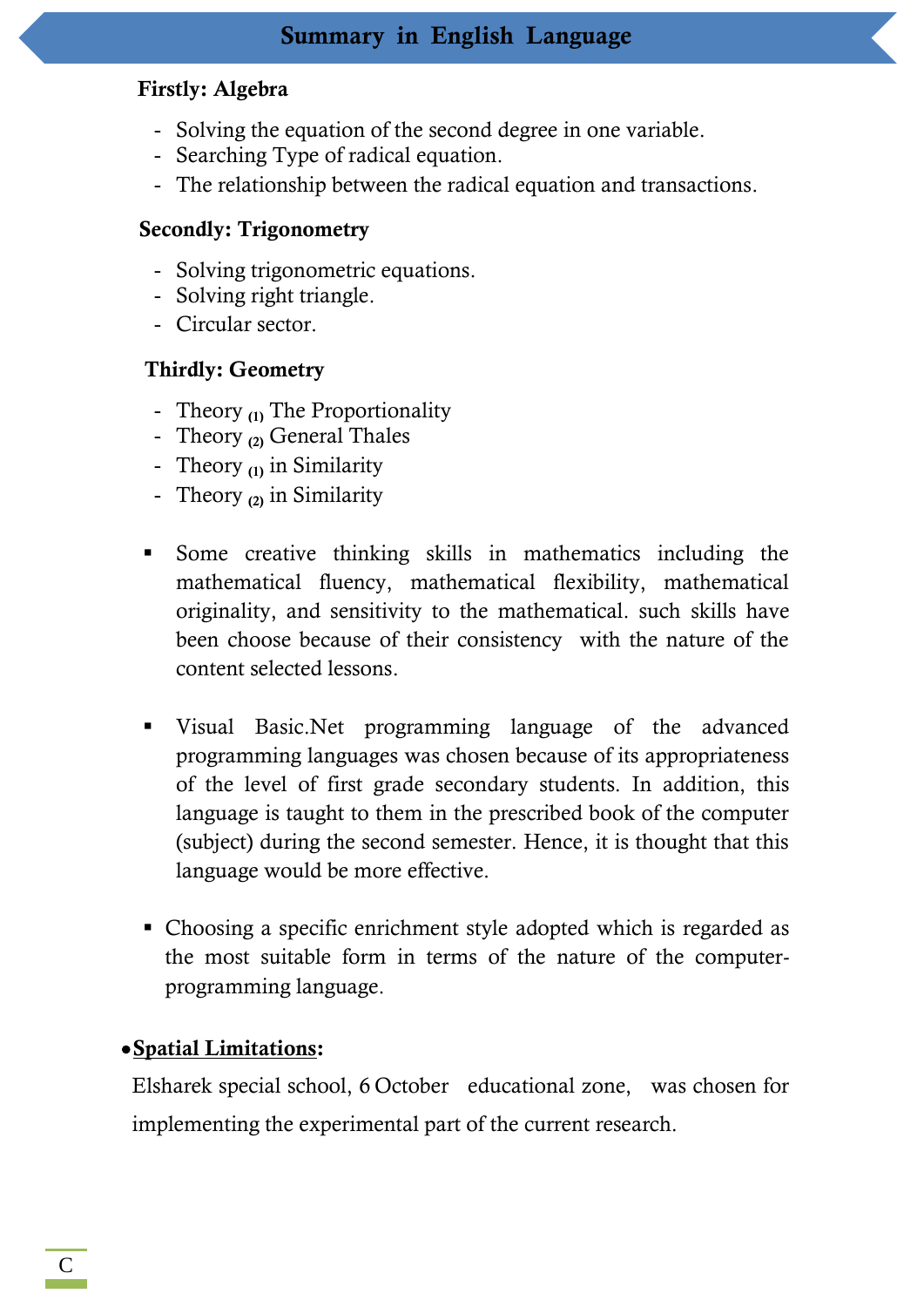#### **Temporal Limitations:**

It is expected that the application of current research will be undergone during the second semester of the academic year (2010/2011 A.D)

#### **Research Methodology:**

In order to achieve the objectives of current research, the current research employed the following:

**(1) Descriptive approach**: through Reviewing some previous studies and literature in the areas of; enrichment activities in mathematics, develop the skills of mathematical proof, creative thinking skills in mathematics, computer- programming languages.

#### **(2) Quasi-experimental approach**

Two intact classes were randomly selected to represent the experimental and the control groups. The experimental group students received treatment through the proposed enrichment program using computer-programming language as for the control group, no treatment took place. A pre-post test was administered to both groups.

**Experimental design to search**

(Before - After) × (Experimentation - Control)

*The research sample has been divided into two groups, as follows:* 

- **Experimental group:** was from first grade secondary school students who have studied by using the proposed enrichment program based on computer-programming language (Visual Basic Dot Net) (VB.NET), with a total of 28 students.
- **Control group:** was from first grade secondary school students who have studied t in a traditional (usual) way, with a total of 25 students.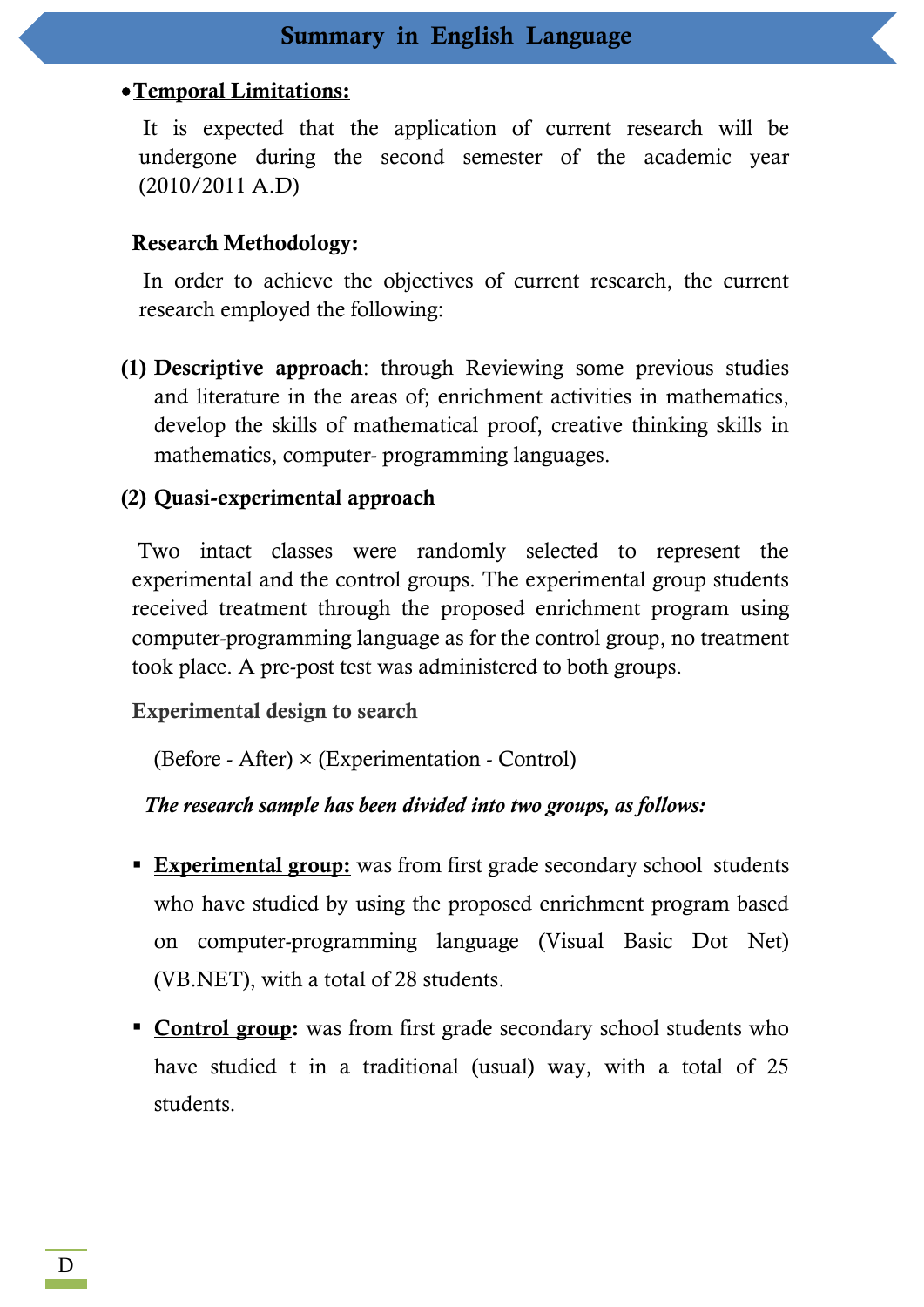## **Research procedures:**

## **In order to answer the first and second questions which are**

- **1.**What are the mathematical proof skills necessary for first grade secondary school students?
- **2.**What are the creative thinking skills in mathematics necessary for first grade secondary school students?

## *, the researcher had to*

- o Survey the previous studies and research related to the construction of the enrichment programs in mathematics for students of first grade secondary school students. In addition, the researcher had to review studies that dealt with the development of the mathematical proof and creative thinking skills in mathematics. Hence , the researcher was able to locate the position of the current research among them and to identify the most important methods of developing the mathematical proof and creative thinking skills in the mathematical field, and to know the measurement tools for mathematical proof and creative thinking skills in mathematics,
- o Analyze the content of math lessons (Algebra Geometry Trigonometry) ascribed for the first grade secondary school students and prepare two lists of all the mathematical proof and creative thinking skills in mathematics, respectively , that are necessary for the first grade secondary school students in terms of the following steps:
	- Identifying the objective of each of the two lists,
	- Identifying the skills of both lists,
	- Stating the skills of each of the two lists,
	- Preparing the initial version for each of the two lists,
	- Validating each of the two lists (estimating the applicability and reliability of the list),
	- Preparing the final version for each of the two lists,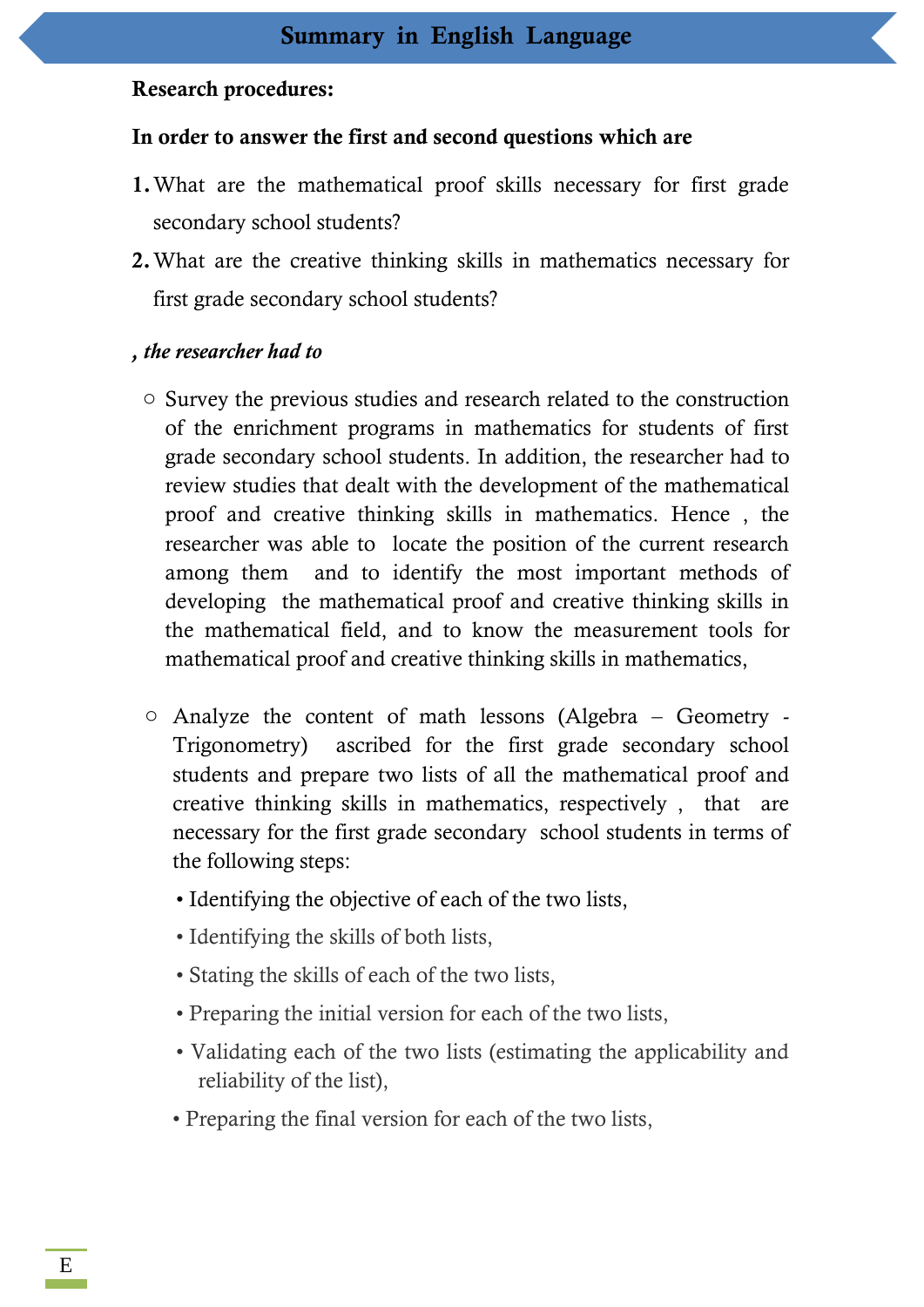- o Present the list of mathematical proof skills (prepared by the researcher) to a group of experts and specialists to give their opinion, and then to make the necessary adjustments in the light of their views.
- o Present the list of creative thinking skills in mathematics (prepared by the researcher) to a group of experts and specialists to give their opinion, and then to make the necessary adjustments in the light of their views.

**In order to answer the third question which is?**

**(3) What are the theoretical foundations of the proposed enrichment program using a computer-programming language for developing the mathematical proof and creative thinking skills in mathematics among first grade secondary school students?**

# *The researcher derived the foundations of the proposed enrichment program from the following sources:*

- (a) The nature of the first secondary grade students.
- (b) The list of mathematical proof skills prepared by the researcher.
- (c) The list of creative thinking skills in mathematics prepared by the researcher.
- (d) The computer-enhanced education.
- (e) The computer-programming language philosophy.

*In order to answer the fourth question which is?*

## *(4) What is the proposed enrichment program using computer-programming language?*

### *, the researcher had to*

- (1) Prepare the proposed enrichment program where its features are determined according to the following steps:
	- (a) Identifying the philosophy of the program
	- (b) Determining the objectives of the program
	- (c) Determining the content of the program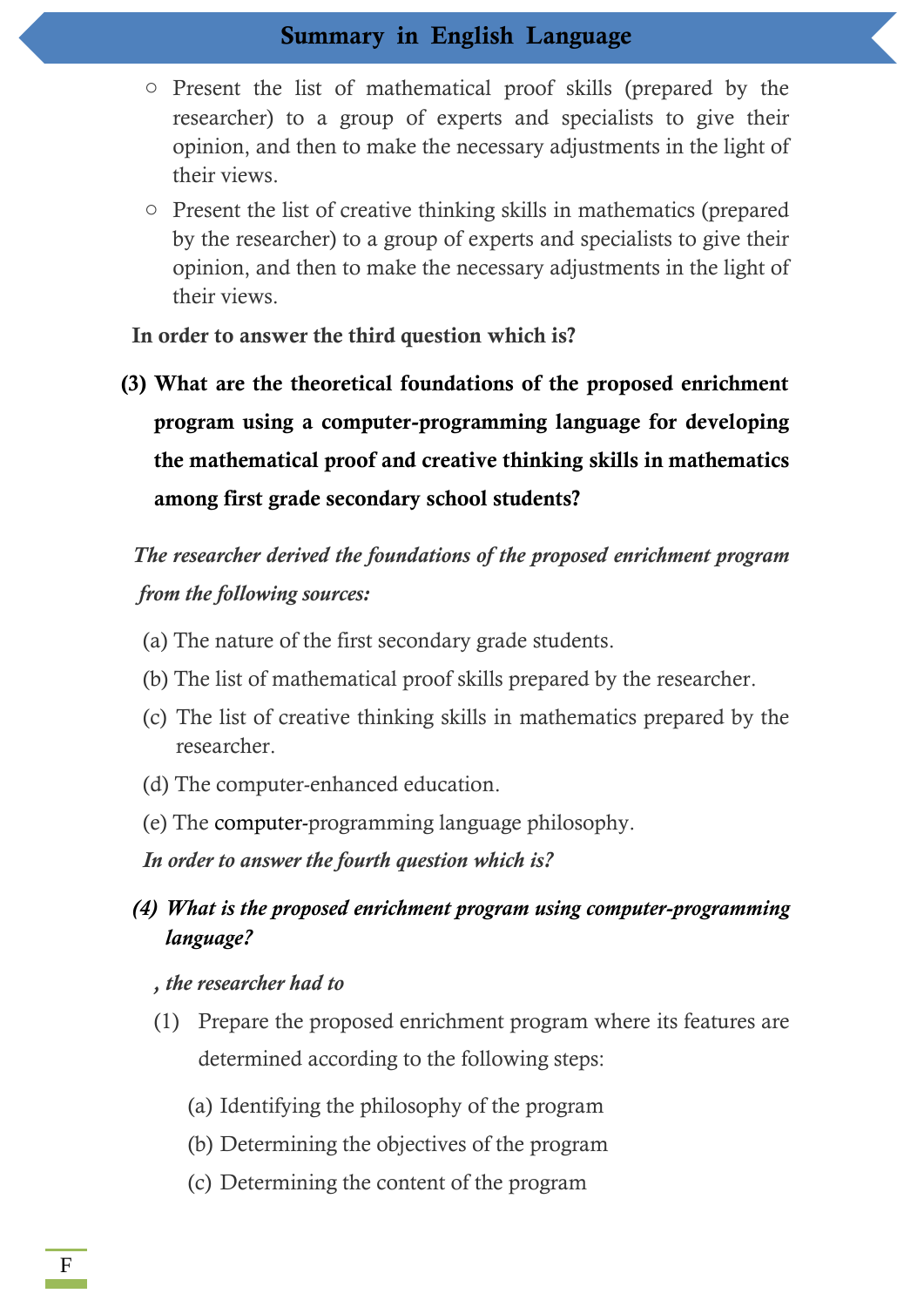- (d) Identifying the methods of teaching and learning
- (e) Identifying the educational media
- (f) Determining ways of the assessment.
- (2) present the program to a group of jury members to ensure of its validity, and to make the necessary adjustments in the light of their views,

## *In order to answer the fifth and sixth questions which are*

- *(5) What is the effectiveness of the proposed enrichment program using computer-programming language skills in developing first grade secondary students' mathematical proof skills?*
- **(6)** *What is the effectiveness of the proposed enrichment program using computer-programming language in developing creative thinking skills in* mathematics among students in first grade secondary school?

## *, the researcher had to*

- (1) Prepare a mathematical proof skills test and present it to a group of jury member to ensure its reliability,
- (2) Prepare a creative thinking skills test in mathematics and present it to a group of arbitrators to ensure its reliability.

# **The previous tests were prepared in accordance with the following procedures:**

- Identifying the objective of each test
- Preparing the table of specifications for each test
- Identifying the vocabulary of each test
- Setting the vocabulary for each test
- Preparing the initial version for each test
- Implementing the expeditionary experience for each test
- •Validating each test (estimating the applicability and reliability of the test)
- Estimating the time for each test
- Preparing the final image for each test
- Setting the grading system for each test.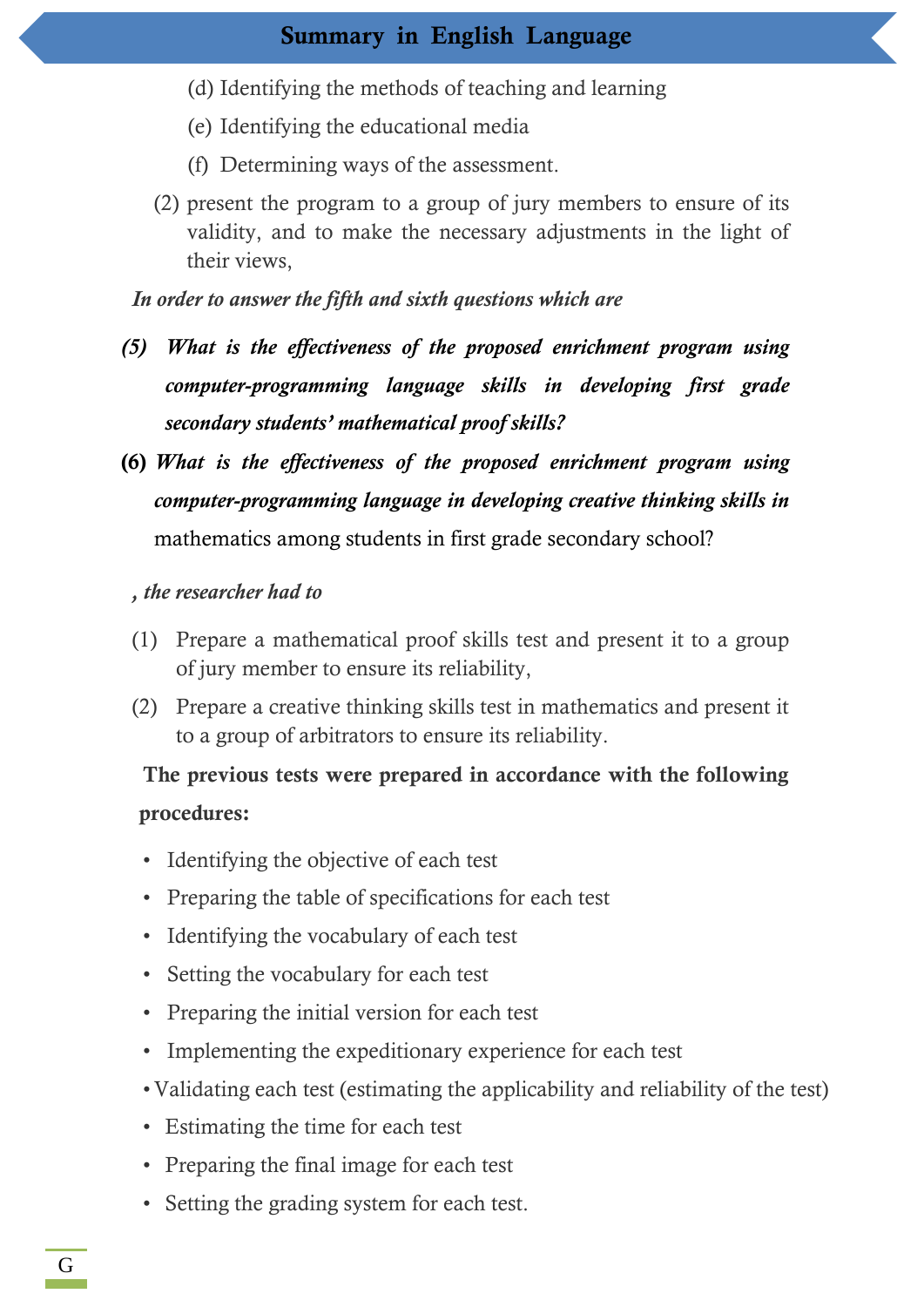- (3) calculate the reliability of each of the two tests,
- (4) Select a sample of first grade secondary school students, and divide it into two groups (experimental and controlling).
- (5) Applying the pre-administration of the mathematical proof skills test on the two groups of research.
- (6) Apply the pre-administration of the creative thinking skills test in mathematics on the two groups of research beforehand,
- (7) Teach the selected lessons by using the proposed enrichment program by using a computer-programming language for the experimental group of students while teaching the same lessons for the control group in the traditional way.
- (8) Apply the post-administration of the mathematical proof skills test on the two groups of research.
- (9) Apply the post-administration of the creative thinking skills test in mathematics on the two groups of research.
- (10) make statistical analysis, interpretation and discussion the results.
- (11) Provide recommendations and suggestions in the light of the results of the search,

#### **Research Results and interpretation**

# *The results of the research in relation to the hypotheses can be represented as follow:*

(1) There is a statistically significant difference at the level of significance  $(≥ 0.05)$  between the mean scores of students of the two groups (control - experimental) to test the skills of mathematical proof as a whole - and for each skill separately for the experimental group in the post free from the impact of the application of tribal.

**This means that the proposed enrichment program using computerprogramming language skills is effective in developing the mathematical proof in the first grade secondary students (experimental group).**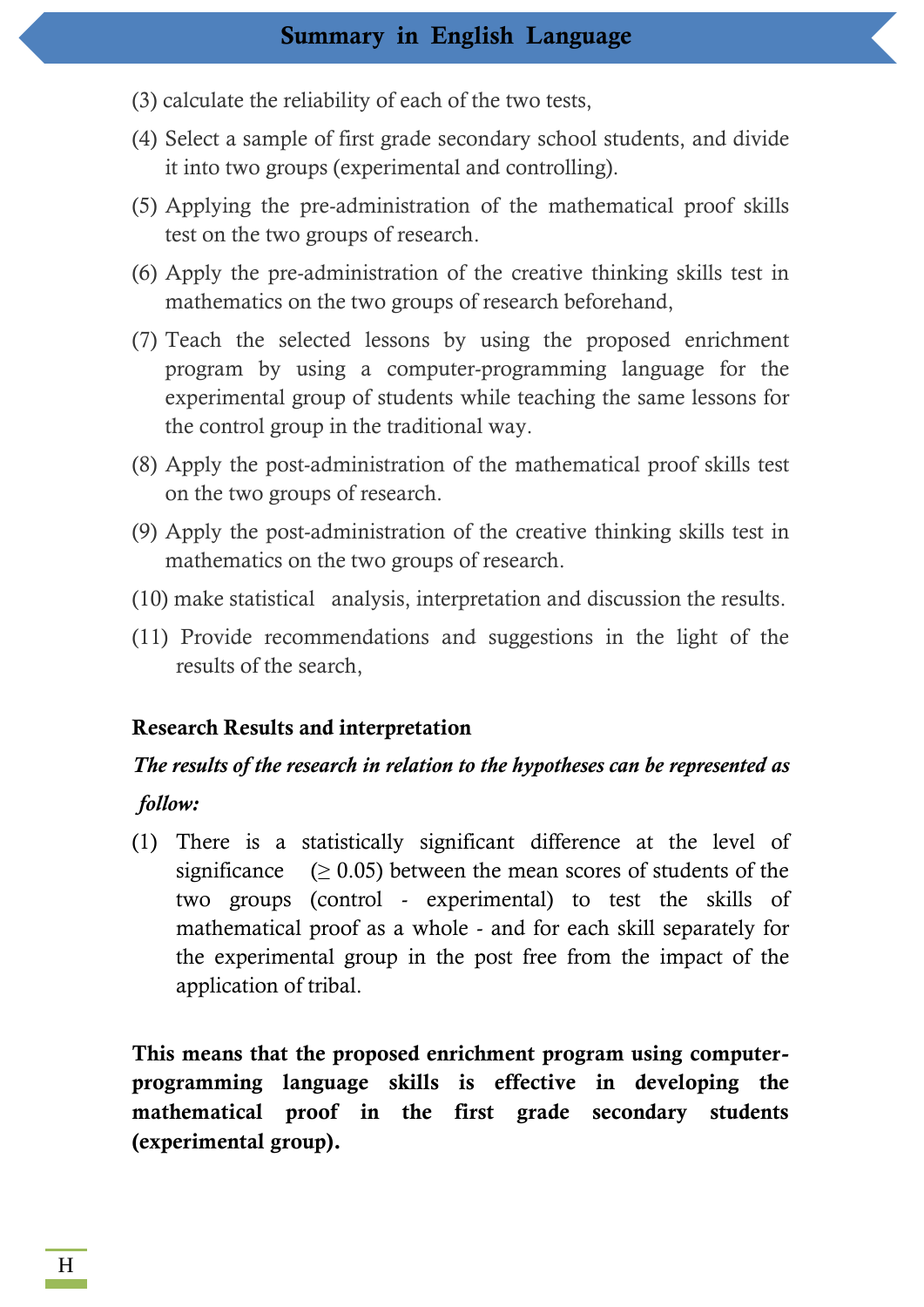(2) There is a statistically significant difference at the level of significance  $(> 0.05)$  between the mean scores of students of the two groups (control - experimental) in a test of creative thinking in mathematics as a whole - and for each skill separately for the experimental group in the post free from the impact of the application of tribal.

**This means that the proposed enrichment program using computerprogramming language is effective in developing the creative thinking skills in mathematics among students in first grade secondary school (experimental group).**

#### **Research Recommendations:**

*In light of the outcome of the research results, the following can be recommended:*

- (1) Taking advantage of the two lists of mathematical proof skills, and creative thinking skills in mathematics while preparing the mathematics curricula for the secondary schools.
- (2) Taking advantage of the mathematical proof test and creative thinking in mathematics test in the process of evaluating learning and teaching mathematics in the secondary school.
- (3) Taking advantage of the proposed enrichment program by using a computer-programming language (Visual Basic. Net) (VB.NET) which is represented in the form of models of interaction between teacher and student in the classroom while preparing the mathematics curriculum for the secondary school.
- (4) Considering each of the mathematical proof skills and creative thinking skills in mathematics and presenting them in the content of the mathematics curriculum for the secondary schools.
- (5) Using computer- programming language in the curriculum methods of teaching mathematics in faculties of education, and in the field of teaching mathematics in schools.
- (6) Rewriting the content of mathematics curriculum for the students of first grade secondary schools in the light of modern technology, which is represented by math-programming through using advanced programming languages. It would help achieve the integration between mathematics and computer which makes the student's possession of a new technology in solving math problems easier.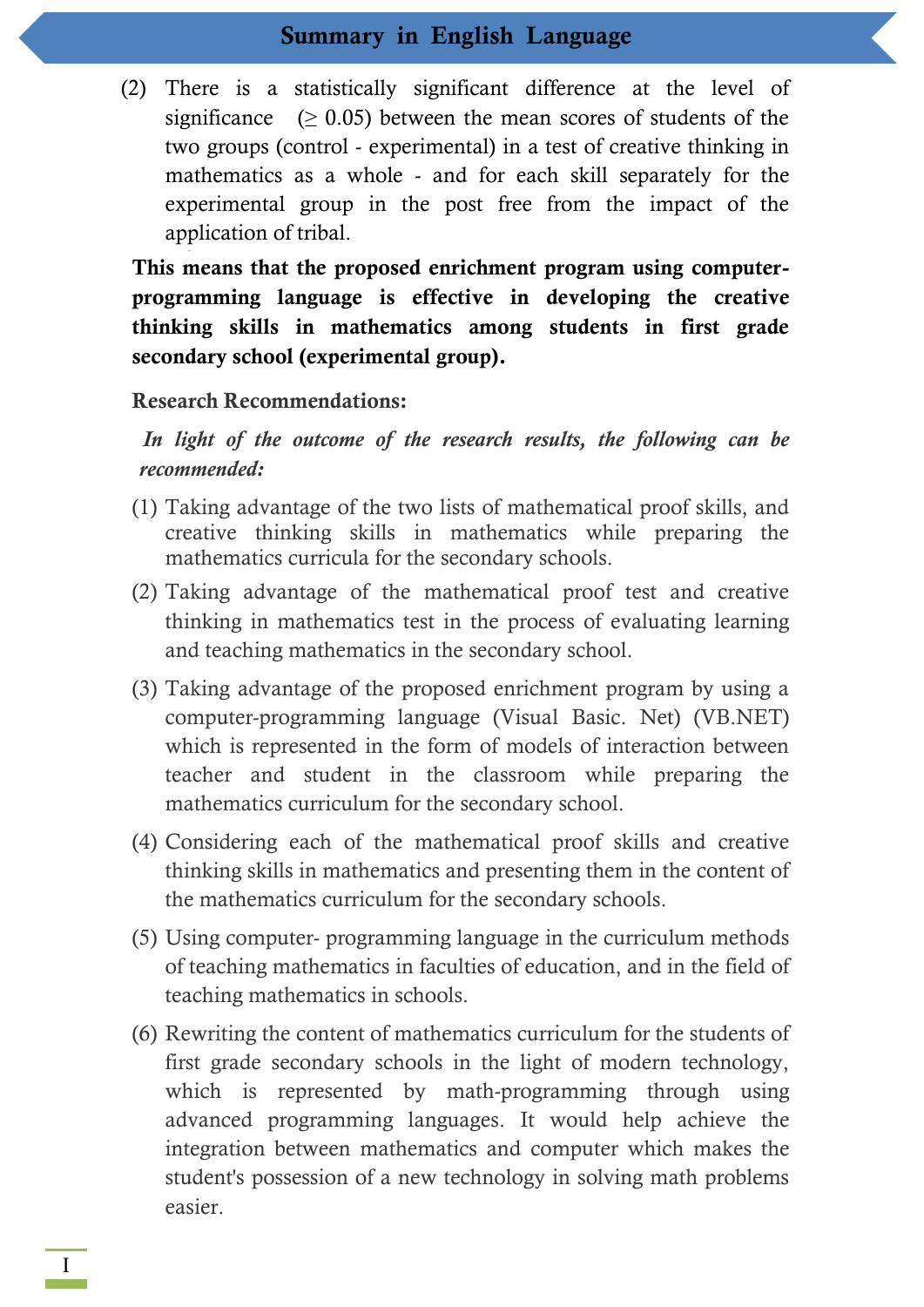- (7) Activating the role of the curricula of methods of teaching mathematics during the Bachelor's degree stage in relation to the nature of deductive mathematics, its logical construction, patterns of mathematical proof and proofing skills whether by using direct or indirect ways. In addition , clarifying the role of mathematical proof as a tool of utmost importance for the construction and development of a mathematical mind, reasons behind considering mathematical proof, and the difference between a proof and a mere means of persuasion. It can be said that mathematics is to solve problems by using a series of logical steps to prove the sincerity of the case presented by the problem, and these logical steps are similar to the steps upon which the steps of computer programming are to build. This necessitates the inclusion of the computer programming in teaching mathematics, so that students feel the flexibility of mathematics and the role of modern technology in solving mathematical problems such as the mathematical proof.
- (8) Mathematics teachers should be keen, during stages of public education, on the student writing an explanation (justification) for each step carried out during the process of mathematical proof. Such step shows how far the student understands and gets information, facts, knowledge and mathematical generalizations that are used to justify the steps of proof, and would work on the development of mathematical communication in the future.
- (9) There is a necessity to design programs for student teachers that provide them with teaching skills that help developing creativity in mathematics, and to adopt methods, techniques and approaches of creative teaching.
- (10) Paying attention to the computer-programming teaching strategies while discussing methods of teaching mathematics or during the implementation of the micro- teaching sessions.
- (11) Inclusion of the topics of mathematical proof and creative thinking in mathematics and their relationship to solving problems in the curricula and methods of teaching mathematics in faculties of education.
- (12) Providing different tests to measure creative thinking skills in mathematics at the Ministry of Education, and in the mathematics student teachers' hands to assist them in developing mathematical creativity of students.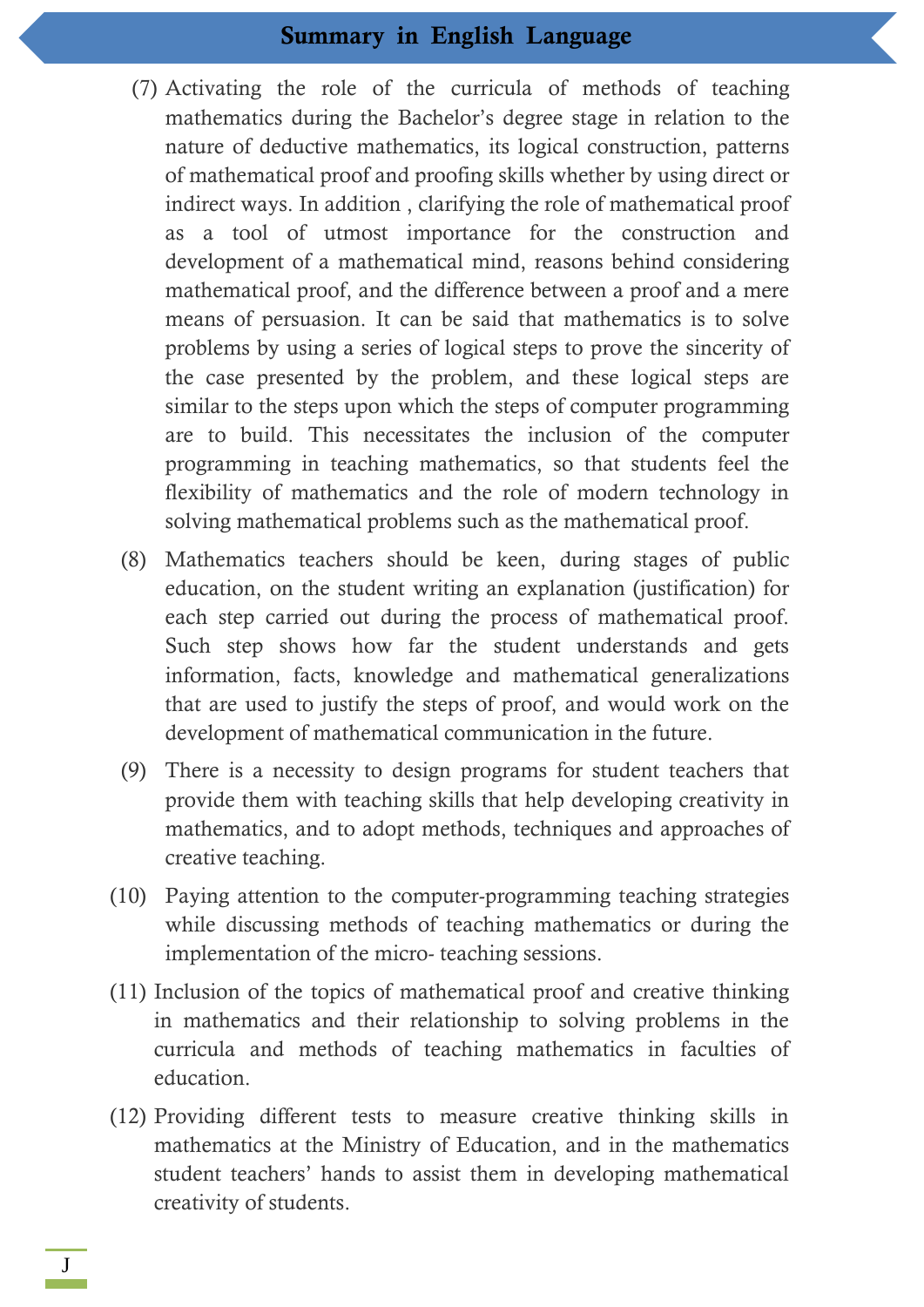- (13) Not providing mathematical information to students in its final form, because this works on reducing their thinking, and places restrictions on the creative process they have. They should reach it by themselves (i.e. any mathematical information) through the issues and problems presented to them
- (14) Focusing on providing enrichment programs in mathematics at various levels of education, which helps to show and discover top talents
- (15) Considering more the integration of advanced technology and teaching mathematics which helps to develop the mathematics curricula and creativity

### **Research suggestions:**

# *In light of the research results, the following future research suggestions can be proposed***:**

- (1) The effective use of enrichment program in mathematics by using a computer-programming language (the language of Visual Basic. Net), as an advanced programming language in the development of some multiple intelligences in mathematics among students in secondary school
- (2) A proposed program in the light of mathematics programming for the development of mathematical proof for preparatory school teachers
- (3) The effective use of enrichment program in mathematics by using a computer-programming language (the language of Visual Basic Dot Net), as an advanced programming language in the development of logical thinking and a tendency towards mathematics among secondary school students
- (4) A proposed complementary curriculum between mathematics and computer and its impact in the development of creative thinking skills and problem solving for student teachers,
- (5) The evaluation of secondary school mathematics textbooks in the light of the requirements of mathematical creativity,
- (6) The effectiveness of a proposed strategy based on programming in the development of critical and creative thinking skills in mathematics among secondary school students.